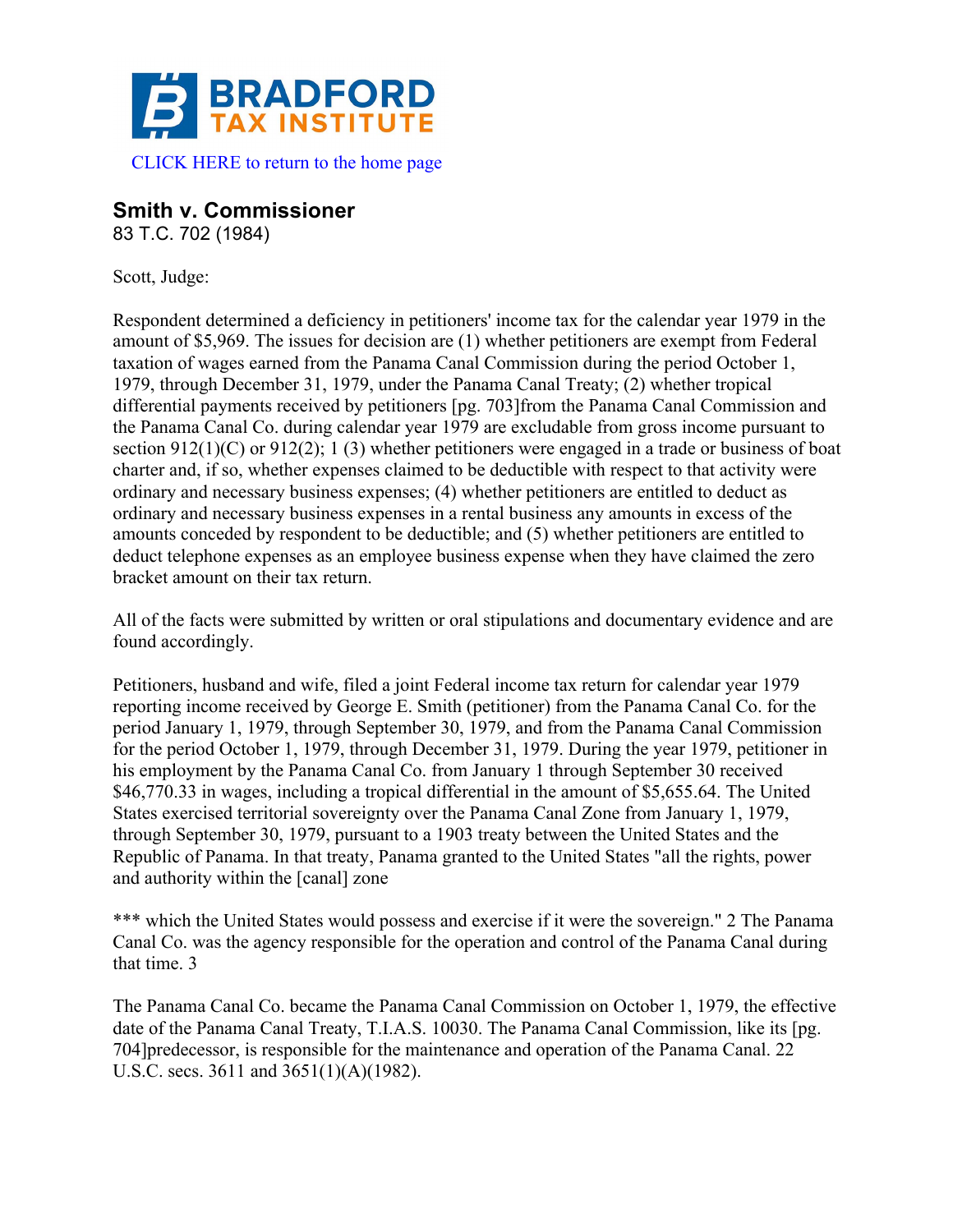Petitioner was employed from October 1, 1979, through December 31, 1979, by the Panama Canal Commission and received \$14,284.21 in wages, including a tropical differential in the amount of \$1,885.21. On their 1979 return, petitioners reported as income the total of the \$61,055 of wages received by petitioner from the Panama Canal Co. and the Panama Canal Commission. On March 12, 1980, petitioners filed a claim for refund of income taxes in the amount of \$6,599 based on a claimed exclusion from gross income of salaries and wages in the amount of \$14,284.21 on the ground that the wages received by petitioner from the Panama Canal Commission from October 1, 1979, through December 31, 1979, were not subject to Federal income tax.

Attached to petitioners' 1979 return was a Schedule C reporting a net loss of \$4,754 from operating a charter boat business located in Cape Rosier, Brooksville, ME. On this Schedule C, income of \$780 was reported and the following deductions claimed:

|                         | \$25  |
|-------------------------|-------|
|                         | 3,011 |
|                         | 350   |
|                         | 16    |
|                         | 80    |
|                         | 586   |
|                         | 551   |
|                         | 32    |
|                         |       |
| September trip--5 weeks |       |
|                         |       |
| Food and meals<br>540   |       |
|                         |       |
| Telephone calls<br>30   |       |
|                         |       |
| 1,767                   |       |
|                         |       |
|                         |       |

Net loss (total deductions minus

 gross receipts or sales of \$780) .......................... (4,754) ---------------------------------------------------------------------------

<1>The depreciation was claimed on a 34-foot new Duffy boat with a \$21,080 cost basis. Depreciation was computed on the straight-line method over a 7-year useful life.

<2>Petitioners took a 5-week trip in September 1979 from the Panama Canal Zone to Maine for the claimed purpose of purchasing the Falmouth property and the charter boat. The total cost of the trip was \$1,767. The amount deducted on Schedule C was \$883 for purchase of the charter boat, leaving \$884 as a deduction for purchase of the Falmouth property.

## [pg. 705]

On Schedule E of their 1979 Federal income tax return, petitioners reported rental income of \$1,225 with respect to property purchased in 1964 in Brooksville, ME, consisting of land and a house with three bedrooms and two and one-half baths, and deducted \$883 for depreciation which was computed on the straight-line method over a 15-year useful life on a \$12,500 cost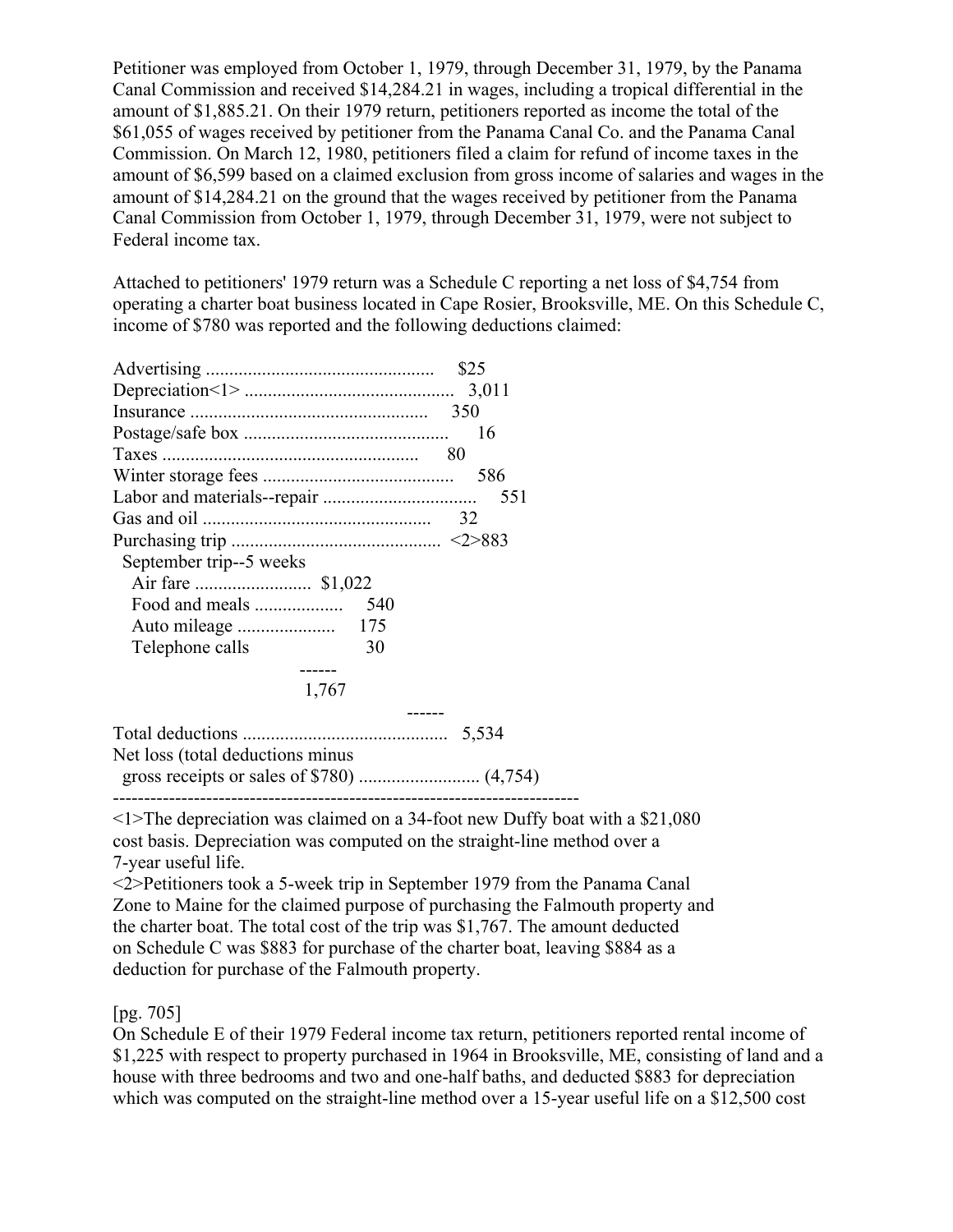basis (\$14,000 cost minus \$1,500 for the land equals \$12,500). Petitioners deducted the following expenses with respect to the property:

On Schedule E of their 1979 Federal income tax return, petitioners reported no rental income with respect to land and a three-bedroom ranch home purchased on December 3, 1979, in Falmouth, ME, and deducted \$311 for depreciation which was computed for 1 month on the straight line method over a 15-year useful life on a \$56,000 cost basis (\$62,000 cost minus \$6,000 land equals \$56,000). Petitioners deducted the following expenses with respect to the property:

---------------------------------------------------------------------------

<1>Petitioners took a 5-week trip in September 1979 from the Panama Canal Zone to Maine for the claimed purpose of purchasing the Falmouth property and the charter boat. The total cost of the trip, as previously indicated with respect to the charter boat deduction, was \$1,767. The amount deducted on Schedule C was \$883 for purchase of the charter boat, leaving \$884 as a deduction for purchase of the Falmouth property.

On Form 2106, which was attached to their 1979 Federal income tax return, petitioners claimed an employee business expense in the amount of \$108 for a "Standby/Callback" telephone expense. [pg. 706]

Respondent in his notice of deficiency to petitioners disallowed petitioners' claim for refund with the explanation that wages earned by petitioner from the Panama Canal Commission are not exempt from U.S. Federal income tax pursuant to the Panama Canal Treaty. In the notice of deficiency, respondent disallowed petitioners' claimed loss from a charter boat operation with the explanation that petitioners had not established that the amounts were proper business expenses or that "a bona fide business exists." 4 Also in the notice, respondent disallowed the claimed \$6,022 of expenses in connection with the Brooksville and Falmouth, ME, properties, explaining that petitioners had not established that they paid or incurred qualifying rental expenses. 5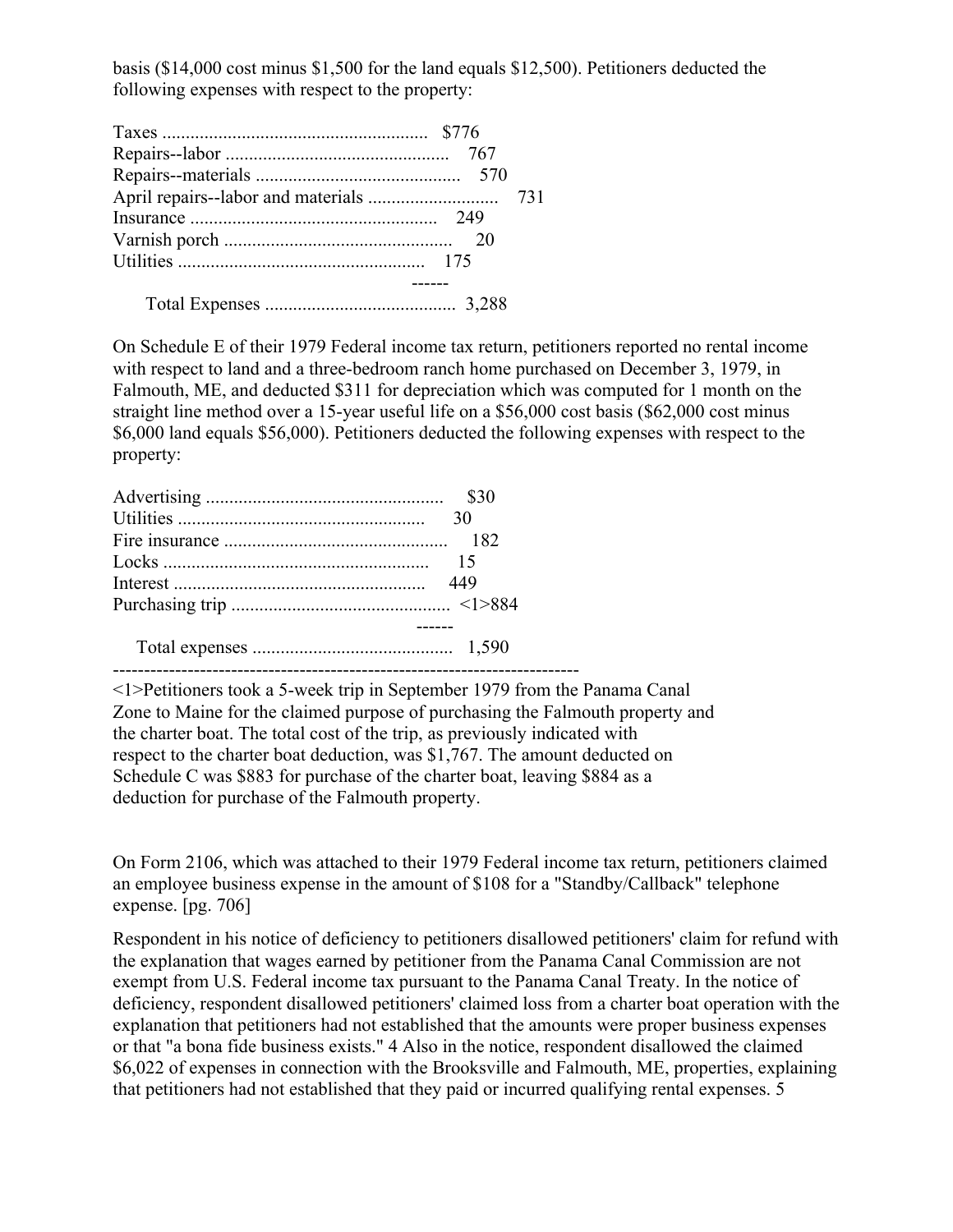Respondent disallowed the claimed \$108 employee business expense with the statement that the amount would be allowable only as an itemized deduction, and since petitioners claimed the zero bracket amount, they were precluded from claiming itemized deductions.

In their petition, petitioners claimed that they erroneously failed to exclude from income the tropical differential paid to petitioner for the period January 1, 1979, through September 30, 1979, and in the alternative claimed this exclusion for the period October 1, 1979, through December 31, 1979.

1. Petitioner's Claimed Exemption of Wages From

U.S. Income Tax Under the Panama Canal Treaty.

Petitioner takes the position that his wages earned as an employee of the Panama Canal Commission during the period from October 1, 1979, through December 31, 1979, are exempt from U.S. income tax pursuant to the terms of article XV of the Agreement in Implementation of Article III of the Panama Canal Treaty of 1977, T.I.A.S. 10031.

Pursuant to article I of the Panama Canal Treaty, territorial sovereignty over the Canal Zone was restored to the Republic of Panama, thereby terminating the territorial jurisdiction exercised by the United States since 1903. However, the [pg. 707]operation of the canal was to be continued by the United States for a stated period. On October 1, 1979, the Panama Canal Commission became the U.S. agency charged with the responsibility of operating and managing the Panama Canal pursuant to article III, paragraph 3, of the Panama Canal Treaty. 6

The rights and legal status of the Panama Canal Commission and its employees are governed by the September 7, 1977, Agreement in Implementation of Article III of the Panama Canal Treaty, T.I.A.S. 10031 (the agreement). Article XV of the agreement, which deals with taxation of the Panama Canal Commission, its contractors and subcontractors, and the U.S. citizen employees of the Commission and their dependents provides:

ARTICLE XV

Taxation

1. By virtue of this Agreement, the Commission, its contractors and subcontractors, are exempt from payment in the Republic of Panama of all taxes, fees or other charges on their activities or property.

2. United States citizen employees and dependents shall be exempt from any taxes, fees, or other charges on income received as a result of their work for the Commission. Similarly, they shall be exempt from payment of taxes, fees or other charges on income derived from sources outside the Republic of Panama.

3. United States citizen employees and dependents shall be exempt from taxes, fees or other charges on gifts or inheritance or on personal property, the presence of which within the territory of the Republic of Panama is due solely to the stay therein of such persons on account of their or their sponsor's work with the Commission.

4. The Coordinating Committee may establish such regulations as may be appropriate for the implementation of this Article.

[Emphasis added.]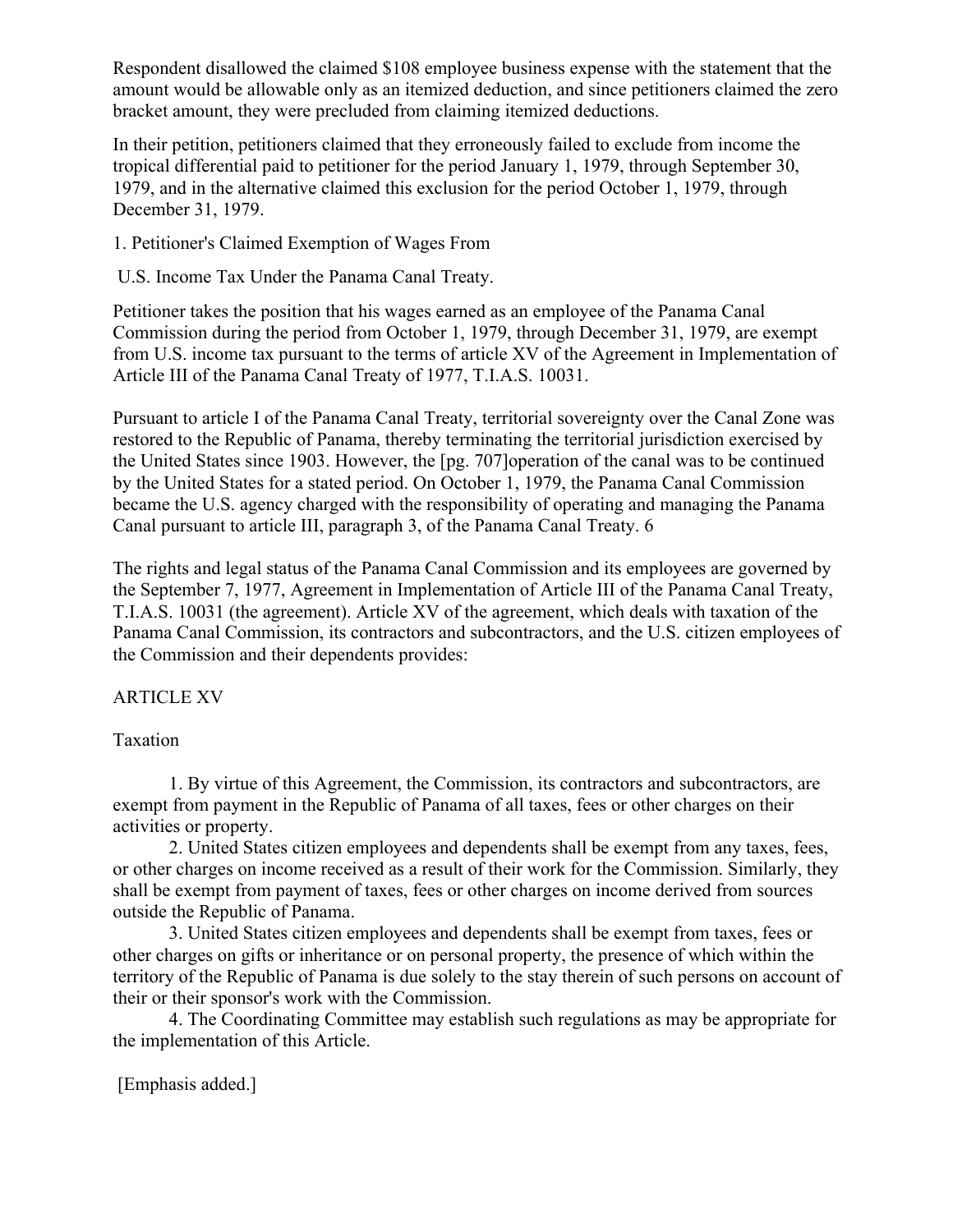Petitioner takes the position that the broad "any taxes" language of paragraph 2 of article XV exempts him from U.S. income tax on the income he received from the Panama Canal Commission from October 1, 1979, through December 31, 1979. [pg. 708]

We had this precise issue before us in McCain v. Commissioner, 81 T.C. 918 (1983). In that case, we held that the Canal Treaty and the agreement exempted a U.S. citizen employee of the Panama Canal Commission from Panamanian income tax on wages received for work for that Commission, but not from U.S. income tax on such wages. We follow our decision in that case for the reasons stated therein. 7

In McCain v. Commissioner, supra at 926, we stated the following:

Taken on its face, the "any taxes" language may be read literally to grant the broad tax exemption urged by petitioner. When paragraph 2 is read in context with paragraphs 1 and 3 of article XV, however, we find that the language of paragraph 2 does not clearly grant this exemption.

In McCain v. Commissioner, supra at 928, we quoted the testimony of the legal adviser to the Department of State at the Senate hearing on the treaty in which he advised the Senate with reference to paragraph 2 of article XV that-

I am sorry to be a source of disappointment for the Panamanians, but obviously we are not entering into an agreement between the United States and Panama that would exempt U.S. citizens from U.S. tax. The purpose of this, of course, was to exempt them from Panamanian tax. [Hearings on Panama Canal Treaties Before the Comm. on Foreign Relations, 95th Cong., 1st Sess. 268 (1977).]

In addition in McCain, we cited the report of the Senate Committee on Foreign Relations on the Panama Canal Treaties, Exec. Rept. 95-12 (1978), which contains a section-by-section [pg. 709]analysis of the Canal and Neutrality Treaties and the implementing agreements. The analyses were prepared by members of the treaty negotiating team and were approved by the Offices of the Departments of State and Defense directly involved in negotiations. The following was provided with respect to article XV, paragraph 2, of the agreement (Exec. Rept. 95-12, at 155):

Paragraph 2 exempts United States citizen employees and dependents from the imposition by Panama of taxes on income received as a result of their work with the Commission and on the income derived from sources outside Panama. Such persons are subject, however, to Panamanian taxation of any income derived from sources outside [sic] Panama, other than their employment with the United States Government. [Emphasis added.]

After affording "great weight to the meaning ascribed by the Government departments charged with negotiation and enforcement of the treaty" (Kolovrat v. Oregon, 366 U.S. 187, 194 (1961); State of Minnesota v. Block, 660 F.2d 1240, 1258 (8th Cir. 1981), we concluded in McCain that article XV, paragraph 2, of the agreement was intended to exempt U.S. citizen employees of the Panama Canal Commission from Panamanian income tax, but not to exempt U.S. citizens working for the Commission from U.S. income tax. McCain v. Commissioner, supra at 929. This conclusion is consistent with that reached by other courts 8 in Corliss v. United States, 567 F.Supp. 162 (W.D. Ark. 1983); Highley v. United States, 574 F.Supp. 715 (M.D. Tenn. 1983);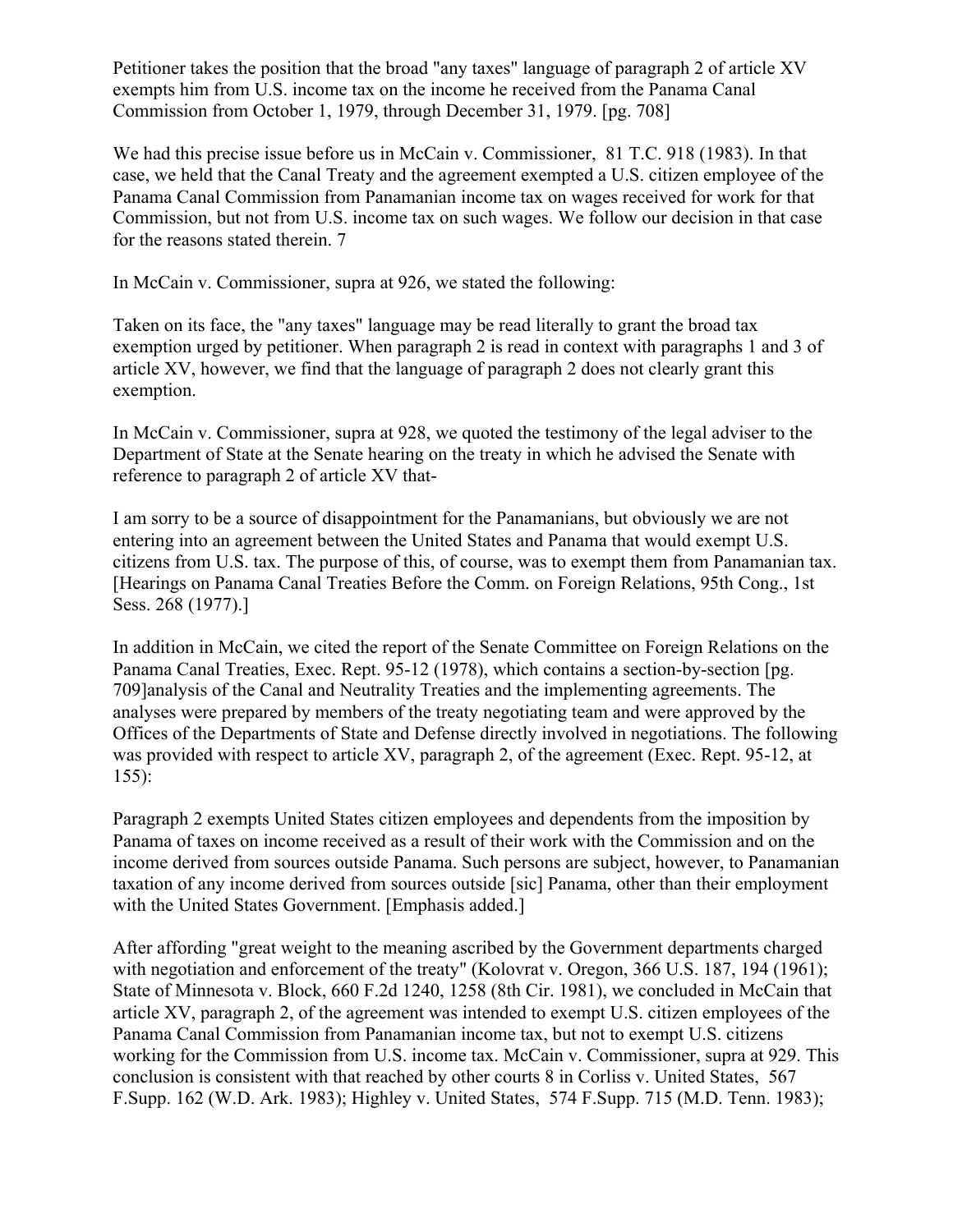Hollowell v. United States, an unreported case (M.D. Fla. 1983, 53 AFTR 2d 699, 84-1 USTC par. 9142); Pierpoint v. United States, an unreported case (D. S.C. 1983, 52 AFTR2d 6198, 83-2 USTC par. 9647); Snider v. United States, an unreported case (W.D. Wash. 1983, 53 AFTR 2d 349, 84-1 USTC par. 9140); Stabler v. United States, an unreported case (N.D. Tex. 1983, 53 AFTR2d 1156, 84-1 USTC par. 9153). See also Swearingen v. United States, 9 565 F.Supp. 1019 (D. Col. [pg. 710]1983); Stokes v. Commissioner, an unreported case (W.D. Wash. 1983, 52 AFTR2d 6137, 83-2 USTC par. 9644).

We sustain respondent in his conclusion that petitioners are not exempt from U.S. income tax on petitioner's wages received from the Panama Canal Commisson. 10

2. Exclusion From Income of Tropical Differentials.

It is well settled that the income received by a U.S. citizen outside the United States is subject to U.S. income tax unless specifically exempt by some provision of law. Petitioners recognize this settled rule of law but contend that the tropical differential received by petitioner is exempt under section 912. Section 912(1)(C) and (2) provides that:

The following items shall not be included in gross income, and shall be exempt from taxation under this subtitle:

(1) Foreign areas allowances.-In the case of civilian officers and employees of the Government of the United States, amounts received as allowances or otherwise (but not amounts received as post differentials) under- \*\*\* (C) title II of the Overseas Differentials and Allowances Act, \*\*\* \*\*\*

(2) Cost-of-living allowances.-In the case of civilian officers or employees of the Government of the United States stationed outside the continental United States (other than Alaska), amounts (other than amounts received under title II of the Overseas Differentials and Allowances Act) received as cost-of-living allowances in accordance with regulations aproved by the President.

Title II of the Overseas Differentials and Allowances Act (ODA Act), Pub. L. 86-707, 74 Stat. 792-802, 5 U.S.C. secs. 5921-5926 (1982), provides the means for compensating Government [pg. 711]employees for the extra costs and hardships incident to their overseas assignments. Title II of the ODA Act provides for three types of compensation to a civilian employee of the U.S. Government officially stationed in a foreign area in addition to the employee's basic pay. These types of additional compensations are: living quarters allowances, cost-of-living allowances, and post differentials. Tropical differentials are not mentioned in the ODA Act.

Respondent takes the position that the tropical differentials received by petitioner are includable in petitioner's gross income because the payments do not constitute a foreign area allowance excludable under section  $912(1)(C)$  or a cost-of-living allowance excludable under section 912(2).

In respondent's view, the tropical differentials do not constitute a foreign area allowance excludable under section  $912(1)(C)$  because title II of the ODA Act does not presently apply to civilian employees of the U.S. government working in the Republic of Panama and, prior to October 1, 1979, did not apply to such employees working in the former Panama Canal Zone.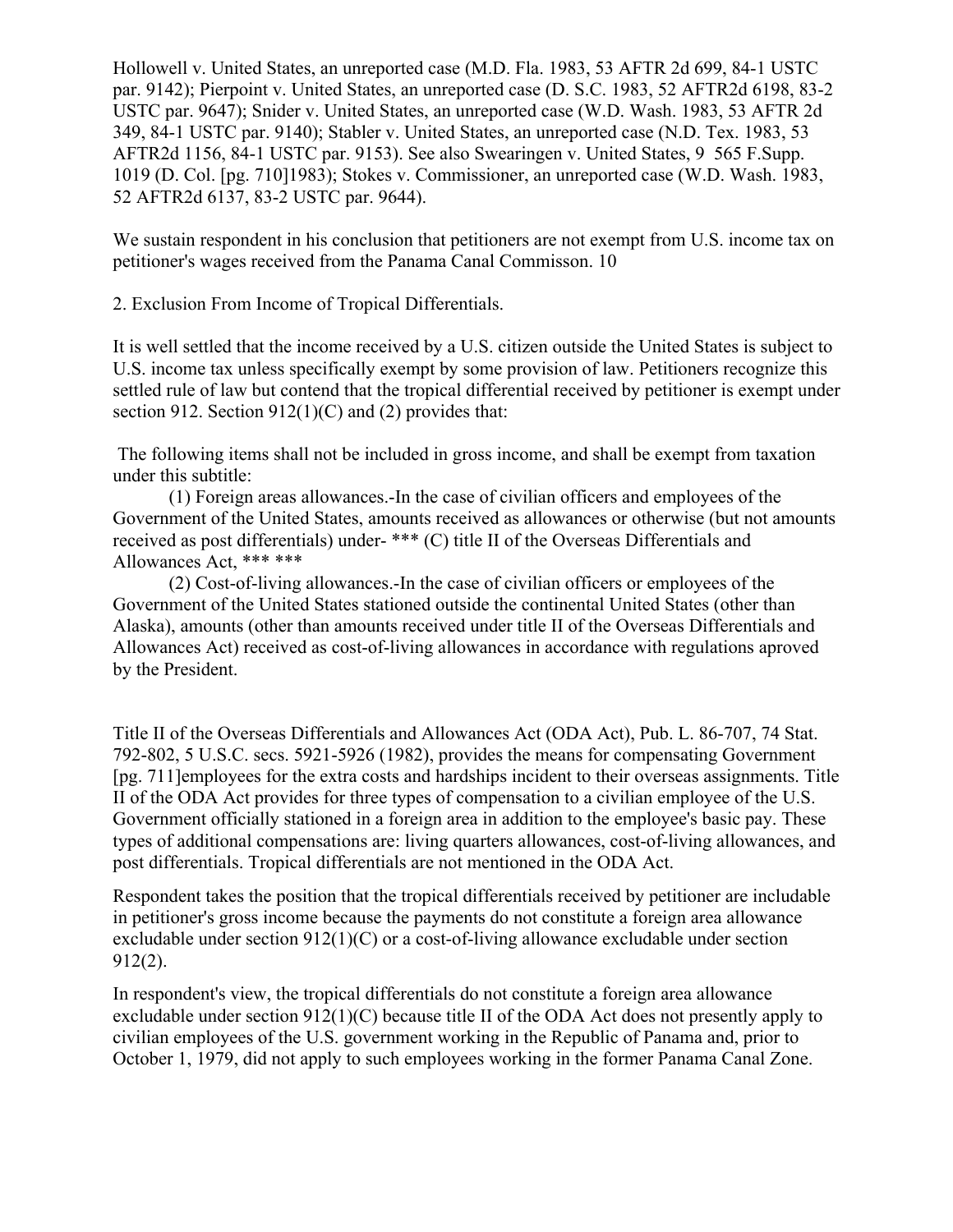The ODA Act provides in pertinent part that "foreign area" means "any other area outside the United States, the Commonwealth of Puerto Rico, the Canal Zone, and territories and possessions of the United States." 5 U.S.C. sec. 5921(6)(B). In respondent's view, the definition of "foreign area" in the ODA Act does not include the Panama Canal Zone and thus the tropical differential paid by the Panama Canal Co. from January 1, 1979, through September 30, 1979, does not constitute a tax-exempt foreign area allowance under title II of the ODA Act.

Respondent cites 22 U.S.C. sec. 3657(d)(1979) of the Panama Canal Act to support his conclusion that the income exclusion in section 912(1)(C) does not apply to tropical differentials petitioner received from the Panama Canal Commission from October 1, 1979, to December 31, 1979. 22 U.S.C. section 3657(d) provides:

Subchapter III of chapter 59 of title 5, United States Code [5 U.S.C.S. secs. 5921 et seq.], relating to overseas differentials and allowances, shall not apply with respect to any employee whose permanent duty station is in the Republic of Panama and who is employed by an agency.

## [pg. 712]

It is respondent's position that this provision expressly makes title II of the ODA Act inapplicable to civilian employees of the U.S. Government working in the Republic of Panama after October 1, 1979.

In the alternative, respondent takes the position that the tropical differentials in the instant case closely resemble taxable "post differentials" due to the similarities between tropical differentials and post differentials. Section 912(1) expressly proscribes post differentials from qualifying for the section 912 income exclusion. In respondent's view,3 tropical differentials and post differentials both provide a recruitment incentive to civilian employees of the U.S. Government stationed outside the continental United States. 11

Respondent further states that the tropical differentials do not qualify as tax-exempt cost-ofliving allowances because payment of the differentials was not based upon the cost of living in Panama compared to the cost of living in the District of Columbia but was a set amount designed as a recruitment incentive. 12 Respondent cites the Panama Canal Regulations, which provide in pertinent part that the tropical differential shall be "adjusted to the extent necessary to furnish a suitable incentive in recruitment of qualified personnel." 35 C.F.R. sec. 253.135(a)(1979).

Petitioner takes the position that the tropical differentials were essentially tax-exempt cost-ofliving or housing allowances rather than post differentials. The purpose of the tropical differential was not only to act as a recruitment incentive but also "to provide pay benefits substantially equal to those accorded U.S. citizens employed by the Federal Government in comparable foreign areas." 35 C.F.R. sec. 253.135(a)(1979). According to petitioner, tropical differentials are therefore excludable either as foreign area allowances under section 912(1)(C) or, if not excludable under that section, as cost-of-living allowances under section 912(2). [pg. 713]

In our view, the record shows that the tropical differentials received by petitioner in 1979 do not qualify as exempt foreign area allowances under section  $912(1)(C)$ . The Canal Zone is specifically excluded from the definition of "foreign area" under title II of the ODA Act. Since section 912(1)(C) excludes only "foreign area" allowances under title II of the ODA Act, the tropical differentials received by petitioner prior to October 1, 1979, are not excludable from his taxable income under section 912(1)(C). Further, the tropical differentials received from October 1, 1979, to December 31, 1979, likewise fail to qualify. The Panama Canal Act, as noted,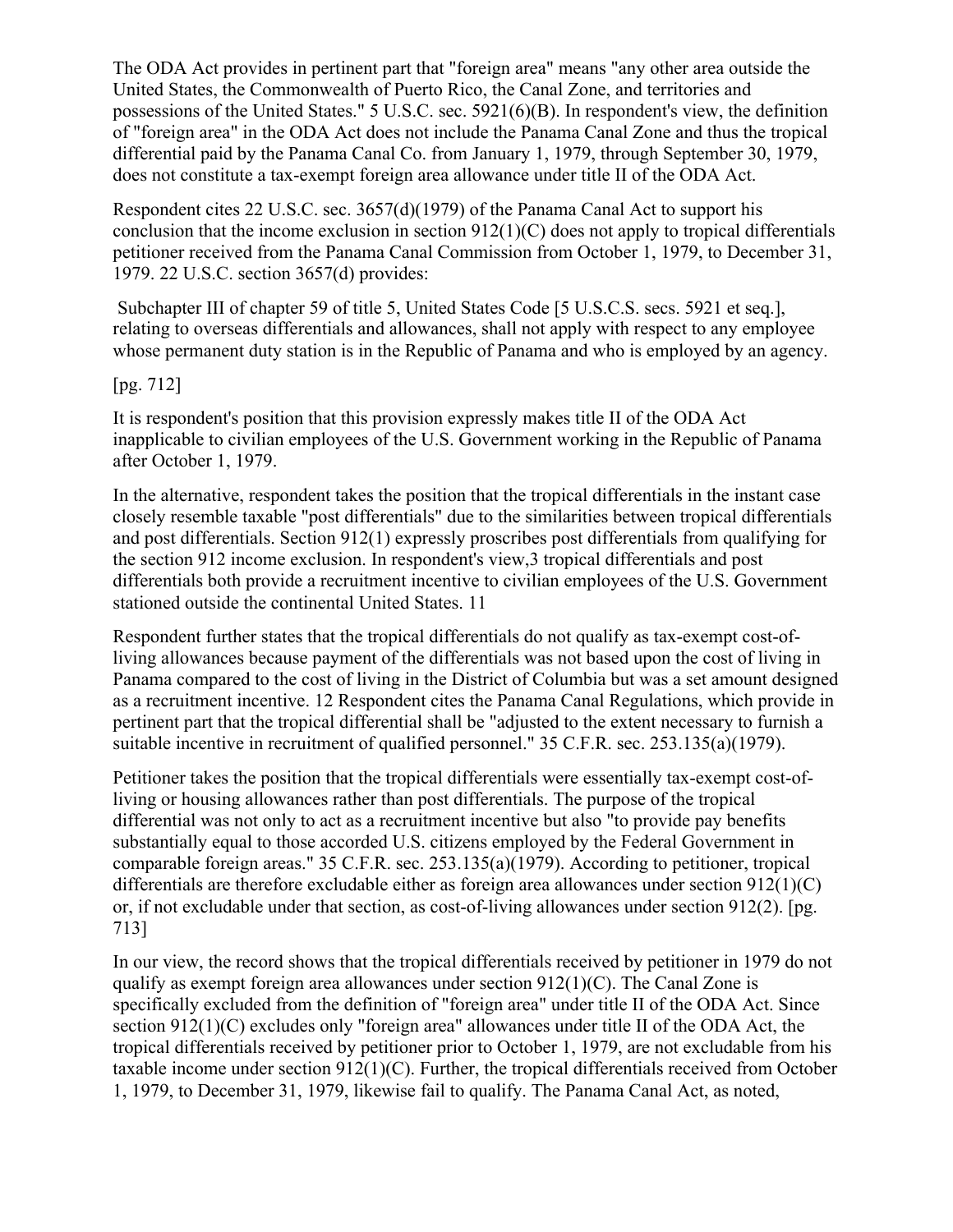provides that title II of the ODA Act shall not apply to any employee whose permanent duty station is in Panama and who is employed by a U.S. agency.

We also conclude that the tropical differentials paid to petitioner in 1979 are not cost-of-living allowances within the meaning of section 912(2).

The Canal Zone Code which governs payments made to petitioner for the period January 1, 1979, through September 30, 1979, provides in pertinent part:

Additional allowance and differential

In addition to established basic compensation, there shall be paid to each employee who is a citizen of the United States such amounts as the head of the department concerned determines to be payable, as follows:

\*\*\* (2) an overseas (tropical) differential not in excess of an amount equal to 25 percent of the aggregate amount of the rate of basic compensation so established \*\*\*

[C.Z. Code tit. 2, sec. 146, 76A Stat. 17 (1963).]

The Panama Canal Regulation, 35 C.F.R. sec. 253.135(a) (1979), referring to the tropical differential as an "incentive in recruitment" was promulgated under this section of the Canal Zone Code.

The Panama Canal Act provides with respect to the tropical differential paid by the Panama Canal Commission to petitioner from October 1, 1979, through December 30, 1979, in pertinent part as follows: [pg. 714]

Recruitment and retention remuneration

(a) Determination by head of agency. In addition to basic pay, additional compensation may be paid, in such amounts as the head of the agency concerned determines, as an overseas recruitment or retention differential to any individual who-

(1) before October 1, 1979, was employed by the Panama Canal Company, by the Canal Zone Government, or by any other agency in the area then known as the Canal Zone;

(2) is an employee who was recruited on or after October 1, 1979, outside the Republic of Panama for placement in the Republic of Panama; \*\*\*

## \*\*\*

(b) Restriction. Any employee described in more than one paragraph of subsection (a) of this section may qualify for a recruitment or retention differential under only one of those paragraphs.

(c) Limit on compensation. Additional compensation provided under this section may not exceed 25 percent of the rate of basic pay for the same or similar work performed in the United States by individuals employed by the Government of the United States.

[22 U.S.C. sec. 3657.]

It is clear from the above-quoted provisions that tropical differentials received by petitioner are basically incentive pay rather than being related to any difference in cost-of-living in Panama and the District of Columbia. The exemption provided for by section 912(2) applies to cost-ofliving allowances granted to offset the increased cost of living outside the continental United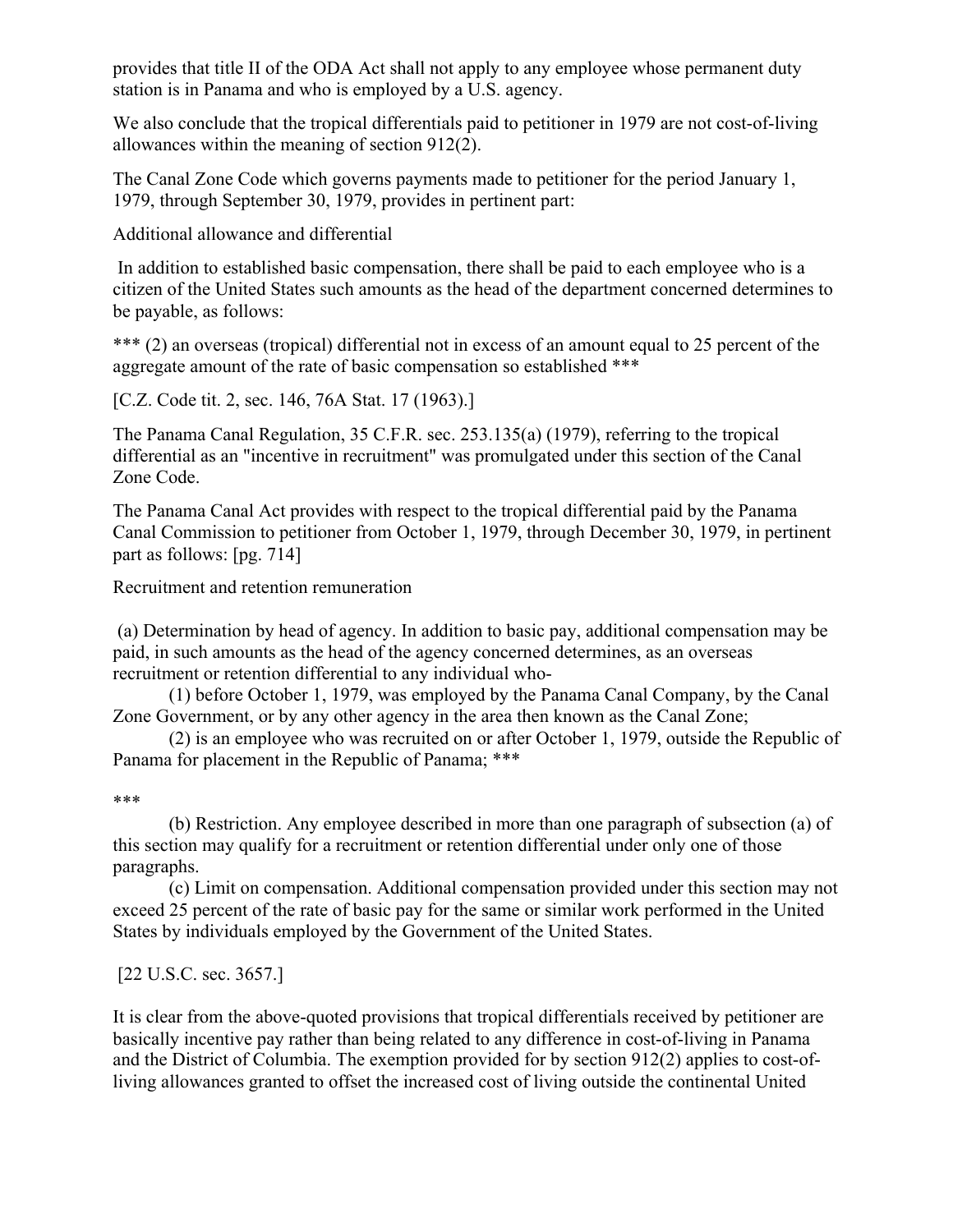States. We considered the objectives of the section 912(2) cost-of-living allowance exclusion in Sjoroos v. Commissioner, 81 T.C. 971, 973-975 (1983). Therein we stated (pp. 973-974): The section  $[912(2)]$  first came into the law during World War II when rapidly increasing income tax rates and increased living costs were consuming large portions of the allowances provided for Federal civilian employees stationed outside the United States. Instead of increasing the allowances to offset increasing Federal taxes and rising living costs, Congress adopted the alternative of exempting the cost-of-living allowances from taxation. That provision has been carried forward as section 912(2) \*\*\* [Fn. ref. omitted.]

The purpose of cost-of-living allowances is to compensate Government employees for additional costs, hardships, and inconveniences which are incident to their working assignments in overseas areas. H. Rept. 902, 86th Cong., 2d Sess. (1959), 1960-2 C.B. 760. The tropical differentials received by [pg. 715]petitioner, 13 on the other hand, were designed to provide a compensatory recruitment and retention incentive so that the Panama Canal Company (Panama Canal Commission after October 1, 1979) would not have difficulty recruiting and retaining United States civilian employees with skills that are crucial to continue effective operation of the Panama Canal and essential support activities. H. Rept. 96-98 (Part I), 96th Cong., 1st Sess. 54- 55 (1979).

The Fifth Circuit has noted that the purpose of the tropical differential paid by the Panama Canal Company was to provide an "inducement to get American citizens to work overseas in so-called hardship areas and to alleviate some of the financial burdens of taking such employment." Leber v. Canal Zone Central Labor Union & Metal Trades Council, 383 F.2d 110, 120 (5th Cir. 1967), cert. denied sub nom. Bramlett v. Leber, 389 U.S. 1046 (1968). Petitioners point to provisions in the regulations governing tropical differentials that limit the payment to only one spouse if both are employed in the Canal Zone as indicating that the differential is a cost-of-living allowance. In our view, this provision does not indicate that the payment is a cost-of-living allowance.

3. Deduction of Charter Boat Expenses.

Section 183(b) limits deductions by an individual attributable to any activity not engaged in for profit as follows:

SEC. 183(b). Deductions Allowable.-In the case of an activity not engaged in for profit to which subsection (a) applies, there shall be allowed-

(1) the deductions which would be allowable under this chapter for the taxable year without regard to whether or not such activity is engaged in for profit, and

(2) a deduction equal to the amount of the deductions which would be allowable under this chapter for the taxable year only if such activity were engaged in for profit, but only to the extent that the gross income derived from such activity for the taxable year exceeds the deductions allowable by reason of paragraph (1).

The burden is on petitioner to show error in respondent's determination that the charter boat activity was not engaged [pg. 716]in for profit and also that he paid amounts which qualify as business expenses. Boyer v. Commissioner, 69 T.C. 521, 537 (1977); Benz v. Commissioner, 63 T.C. 375 (1974).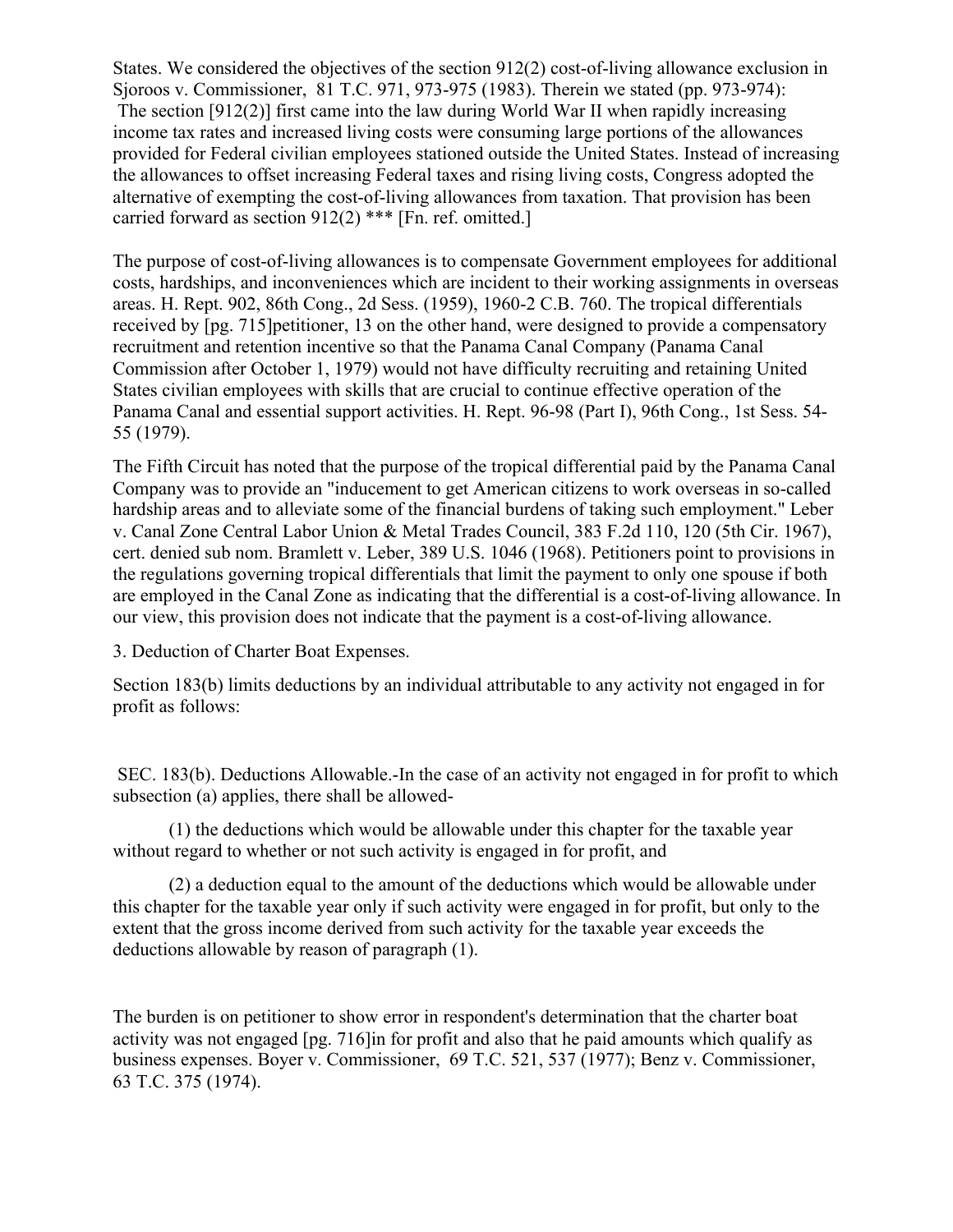This record is devoid of evidence that petitioner ever engaged in the activity of chartering the boat with the predominant purpose and objective of making a profit. The only evidence presented by petitioner to substantiate the existence of a charter boat business is: (1) An advertisement appearing in a newspaper to rent a 35-foot fiberglass power boat; and (2) copies of receipts for amounts incurred to repair, store and paint a boat. Based on this scant evidence, we find that petitioner has failed to establish the existence of a profit motive in operating a charter boat service in 1979 or to substantiate most of the claimed deductions. Deductions in excess of the \$780 reported gross receipts or sales from the operation of the charter boat service are therefore not allowable. Ordinary and necessary business expenses and depreciation attributable to an activity not engaged in for profit are deductible only to the extent of gross income derived from such activity, less the amount of deductions which are allowable whether or not the activity is engaged in for profit. Section 183(b); section 1.183-1(b)(1), Income Tax Regs.

4. Deduction of Rental Property Expenses.

Section 162(a) provides that "there shall be allowed as a deduction all the ordinary and necessary expenses paid or incurred during the taxable year in carrying on any trade or business." Petitioner bears the burden of proving that he is entitled to each of the claimed deductions and is required to keep books or records to substantiate all claimed deductions. Section 6001; section 1.6001-1(a), Income Tax Regs. Generally, where a taxpayer does not produce any record to substantiate his deductions, disallowance of claimed deductions is proper. See Roberts v. Commissioner, 62 T.C. 834, 836 (1974).

In our view petitioner has failed to prove that rental expenses in excess of \$2,207 14 were incurred as ordinary and [pg. 717] necessary business expenses, and we sustain respondent's disallowance of any claimed deductions in excess of this amount.

5. Deduction of Telephone Expense.

Respondent takes the position that petitioners are precluded from claiming the \$108 telephone expense as an employee business expense because the deduction is incorrectly listed as an employee business expense on Form 2106 which was attached to petitioners' return and is allowable, if at all, only as an itemized deduction.

Petitioners have offered no evidence with respect to the claimed telephone expense. They have not substantiated their business use of the telephone or shown that in fact they maintained a telephone for any business purpose. We therefore sustain respondent's disallowance of this claimed deduction.

Decision will be entered under Rule 155.

1 Unless otherwise indicated, all statutory references are to the Internal Revenue Code of 1954 as amended and in effect during the year here in issue.

2 Isthmian Canal Convention, art. III, 33 Stat. 2234; T.S. 431 (signed Nov. 18, 1903; entered into force Feb. 26, 1904).

3 C.Z. Code tit. 2, sec. 61(a)(1962).

4 The notice of deficiency states that the Schedule C loss in the amount of \$5,534 is not allowed but the parties agreed that petitioners are entitled to deduct expenses to the extent of the \$780 reported income so that the amount disallowed should have been \$4,754.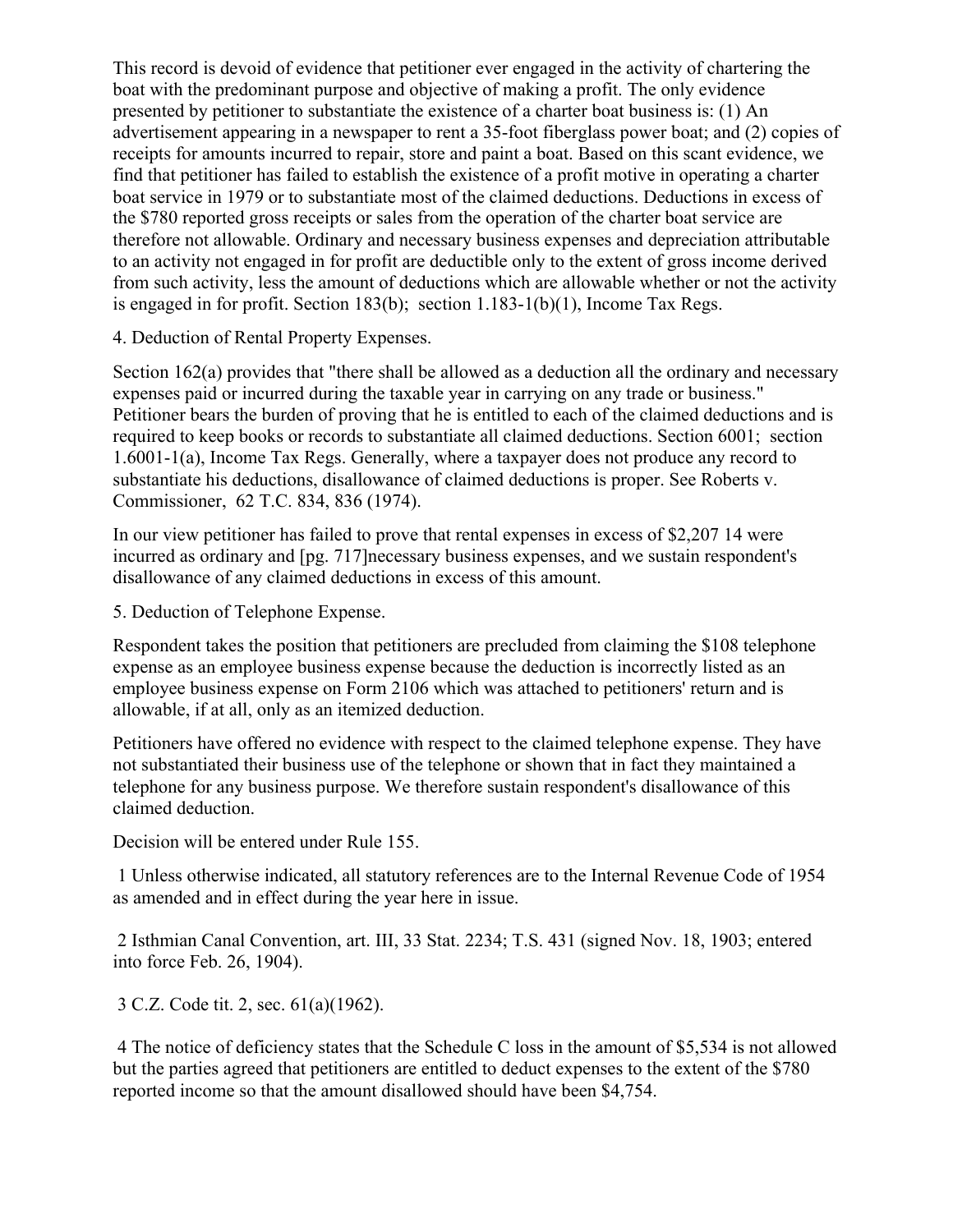5 Respondent has conceded that the amounts of \$1,604 and \$603 are properly deductible as business expenses with respect to the Brooksville and Falmouth properties, respectively.

6 Art. 1, par. 1, of the Agreement in Implementation of Article III of the Panama Canal Treaty of 1977, T.I.A.S. 10031, provides:

" 'Panama Canal Commission' (hereinafter referred to as 'the Commission') means the agency or agencies of the Government of the United States responsible for carrying out the responsibilities and rights of the United States under the Panama Canal Treaty with respect to the management, operation, and maintenance of the Paname Canal."

7 At the time of our decision in McCain v. Commissioner, 81 T.C. 918 (1983), no court had held wages paid to a U.S. citizen by a Panama Canal Commission to be exempt from U.S. income tax and a number of cases had held no such exemption to exist. However, since the promulgation of our opinion in the McCain case, two courts have held that wages received by a U.S. citizen from the Panama Canal Commission are exempt from U.S. income tax. These cases are Harris v. United States, 585 F. Supp. 862 (S.D. Ga. 1984), on appeal (11th Cir., June 8, 1984), and Coplin v. United States, 1 Ct.Cl. 144 (1984), on appeal (Fed. Cir., Sept. 28, 1984). The U.S. Claims Court held in the Coplin case that the implementation agreement was a "treaty" and that under sec. 894(a), if income was excluded by this agreement from U.S. tax, such exclusion took precedence over other provisions of the Revenue Code. The Claims Court then concluded that the language in art. XV, par. 2, of the implementation agreement should be strictly construed. The Claims Court concluded that par. 2 of art. XV of the implementation agreement clearly states that income earned by U.S. citizens from the Panama Canal Commission is exempt from Panamanian and U.S. taxation, relying on Harris v. United States, supra. The Claims Court supported its conclusion by comparing par. 1 with par. 2 and 3 in art. XV of the implementation agreement, noting that the language of par. 2 stands in sharp contrast with that of par. 1 of the same article which provides that the Commission itself shall be "exempt from payment in the Republic of Panama of all taxes." (Emphasis added.)

8 See also Collins v. Commissioner, T.C. Memo 1983-762.

9 In Swearingen v. United States, 565 F.Supp. 1019 (D. Col. 1983), the District Court reached the same result we rendered in McCain v. Commissioner, 81 T.C. 918 (1983), but based its holding on a different analysis. The court held that par. 2 purports to exempt U.S. employees working in Panama from all taxes on their income from the Panama Canal Commission and is therefore void because it conflicts with sec. 61(a) which taxes "all income from whatever source derived." 565 F.Supp. at 1021.

10 We have not overlooked petitioners' argument that the negotiators of the implementation agreement for the Republic of Panama did not take the same view of the meaning of par. 2 of art. XV as that expressed in the analysis by the members of the U.S. negotiating team. In view of our conclusion that par. 2 of art. XV of the implementation agreement is ambiguous, much of petitioners' argument in this respect is irrelevant since it is based on a conclusion that the provision is clear. However, since petitioners produced no evidence to support their position as to the views of the Panamanian negotiators, we have not considered the conclusions they draw from this argument. Petitioners' argument is based on an affidavit which they attached to their brief. This affidavit was offered in evidence by petitioners at the trial but not received.